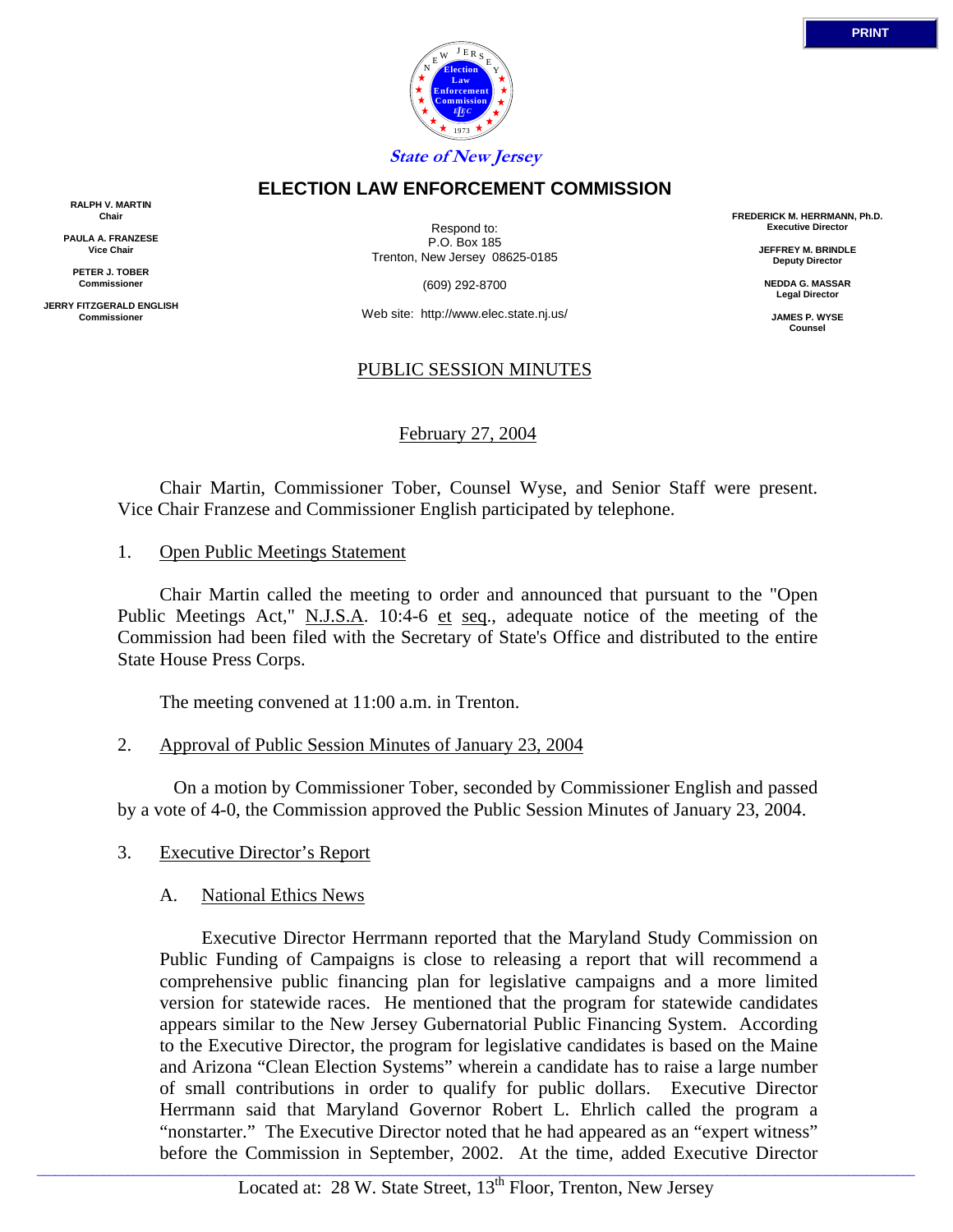Herrmann, he did not advocate any particular approach to public financing but simply discussed options. The Executive Director noted that one of the Commission members was former ELEC Consultant and campaign finance scholar, Dr. Herbert E. Alexander, who was responsible for designing the first Gubernatorial Public Financing Program in the nation while working with ELEC.

#### B. Computer Update

 Executive Director Herrmann advised the Commission that homepage hits were more than double the calendar year 2003 target of 100,000 and that the use of our web site by the public and media is growing exponentially. He said that meanwhile, the staff is continuing the development of a "second generation" homepage and internetbased electronic filing for the next General Assembly general election.

### C. Staff Activities

 The Executive Director reported that on February 24, 2004, Director of Compliance and Information Evelyn Ford and Director of Systems Administration Carol Neiman ran a campaign financing program for the Christine Todd Whitman Excellence in Public Service Series. He explained that both directors have been participating to rave reviews in this program every year for half a decade.

 Executive Director Herrmann informed the Commission that the Council on Governmental Ethics Laws (COGEL) President has asked him to conduct the "Kay Williams First Timers Session" at the annual COGEL conference this December in San Francisco. He reminded the Commission that he ran last year's session in Austin and has agreed to do it again.

 Executive Director Herrmann noted sadly that Assistant Legal Director Maria Novas-Ruiz left the staff on February 6, 2004, for a new position with the Rate Payer Advocate, adding that she was an outstanding colleague who will be greatly missed. He stated that staff wishes her the best for a happy and prosperous future.

 The Executive Director advised the Commission that ELEC is sponsoring an Intern, Ben Schwab, from the Rutgers University Capitol City Internship Program. He said that he will be with us for the spring semester. According to Executive Director Herrmann, Deputy Director Brindle will be supervising his study of the campaign financing process. The Executive Director indicated that the student will be reviewing ELEC filings and materials, using the Commission web site, talking with staff members about their jobs and the work of the Commission, and attending relevant legislative committee hearings. The Executive Director said that he will also be sitting in on Commission meetings as his schedule and the Commission's permits.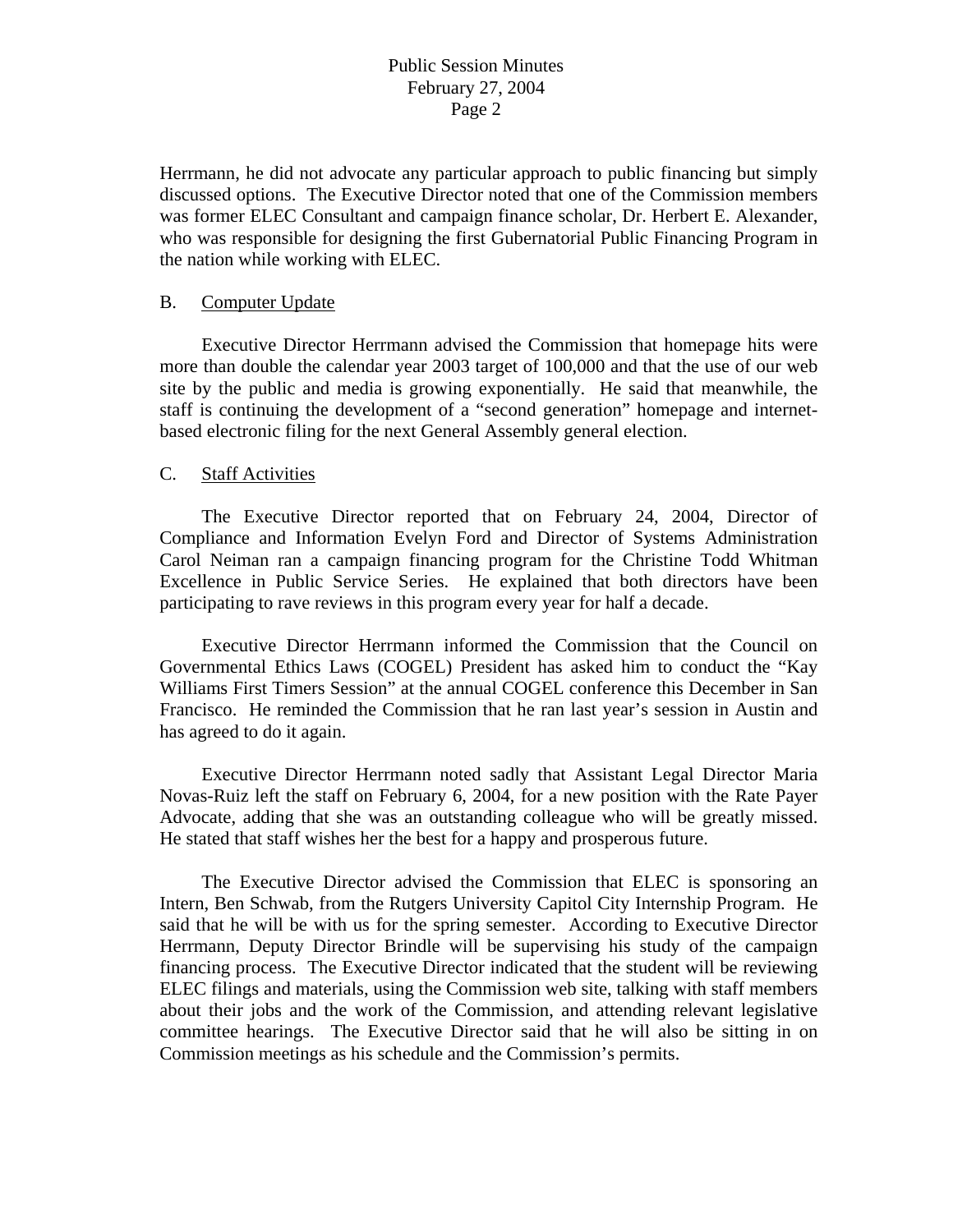## D. Budget

 Executive Director Herrmann announced that Governor McGreevey gave his budget address on February 24, 2004. He recommended a continuation budget of \$2.9M for ELEC. The Executive Director mentioned that the Commission will also receive \$600,000 to administer the Gubernatorial Public Financing Program and adequate dollars to distribute to the candidates.

- E. Spring Meeting Schedule
	- March 19, 2004 at  $11:00$  a.m. in Trenton;
	- April 23, 2004 at  $11:00$  a.m. in Trenton; and,
	- May 18, 2004 at  $11:00$  a.m. in Trenton.

# 4. Proposed Amendments to Commission Regulations and New Rules Concerning Reporting Requirements and Other Changes

 Legal Director Massar introduced the draft text of staff recommendations for proposed amendments to the regulations and proposed new rules. She explained that if approved by the Commission, a proposal notice will be filed with the Office of Administrative Law (OAL), and a public hearing will be announced for the Commission's May 18, 2004 meeting in Trenton. The 60-day period for receipt of written public comments will expire on June 18, 2004.

The proposed new rules include:

- A. N.J.A.C. 19:25-3.1 Application for registration number and personal identification number. This proposed new rule establishes requirements for electronic filing by candidate committees, joint candidates committees, political committees, political party committees, continuing political committees, and legislative leadership committees. It requires these entities to apply to the Commission for a registration number and personal identification number (PIN) prior to using the Commission's electronic filing software.
- B. N.J.A.C. 19:25-3.2 Filing of an electronic report. This proposed new rule requires that the Commission accept only electronically filed reports that have been prepared using the Commission's computer software and that the most current version of the software be utilized. The proposal also requires that electronic reports must be filed using the security methodology embedded in the Commission's software which uses the confidential registration and personal identification number (PIN) and any other means of identification required from the candidate or candidates and the campaign treasurer. It also requires that each filing entity maintain as part of its records an exact copy of each report that has been filed electronically.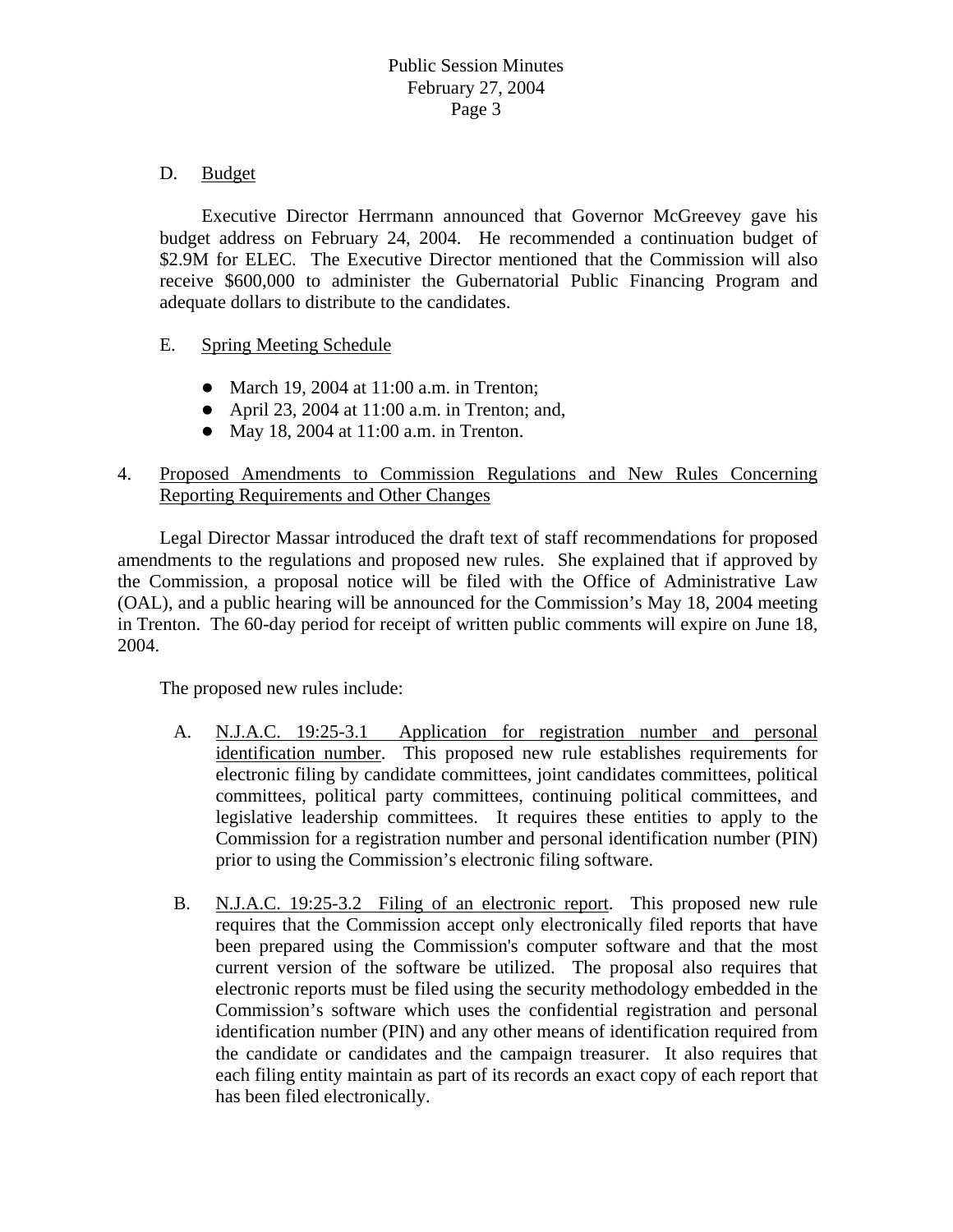## Public Session Minutes February 27, 2004 Page 4

Staff suggested amendments to the following existing regulations:

- N.J.A.C. 19:25-5.2, Qualifications of depositories, to require that an investment account be an additional depository;
- N.J.A.C. 19:25-7.1, Record keeping requirements, to specify the records that must be maintained for expenditures;
- N.J.A.C. 19:25-7.3, Period of retention, to clarify that all records are subject to the four-year record retention period;
- N.J.A.C. 19:25-8.7, Termination of candidate reporting, to clarify that once a candidat e has left office, he or she cannot accept new contributions;
- N.J.A.C. 19:25-11.3, Candidate contributions, to clarify that mayor and council candidates in the same municipality and same election may make unlimited contributions to each other;
- N.J.A.C. 19:25-11.9, Contributions from affiliated corporations, associations or labor organizations, to conform to recently-enacted contribution limits from corporations and unions to continuing poli tical committees and political committees; and,
- N.J.A.C. 19:25-12.4 Expenditures made by credit card, to clarify reporting requirements for expenditure transactions made by means o f a credit card owned by and issued in the name of a filing entity. The proposed amendment also requires that the filing entity report to the Commission as an outstanding obligation any amount owed on a credit card account issued to the filing entity.

 Commissioner English asked whether or not the proposed amendment to N.J.A.C. 19:25-8.7, Termination of candidate reporting, should include a specific date when a former officeholder must conclude all expenditure activity. Executive Director Herrmann explained that as a result of the 1993 amendments to the Campaign Reporting Act, a former officeholder must continue to file reports until any balance in a campaign account has been disbursed and that all expenditures are therefore disclosed. He also explained that the expenditures are subject to the permissible use restrictions.

issue. Legal Director Massar suggested that the Commission consider the issue of a date to Commissioner English expressed her concern that an open account creates a credibility conclude spending in a subsequent proposal.

Commission's electronic filing software in 2001 and that legislative candidates participated in Commissioner English asked whether or not the electronic filing software has been used by candidates. Legal Director Massar responded that gubernatorial candidates used the an electronic filing pilot project.

Commissioner English recommended that the Commission proposal include a reference to the use of the electronic filing software by candidates in the Commission's pilot projects.